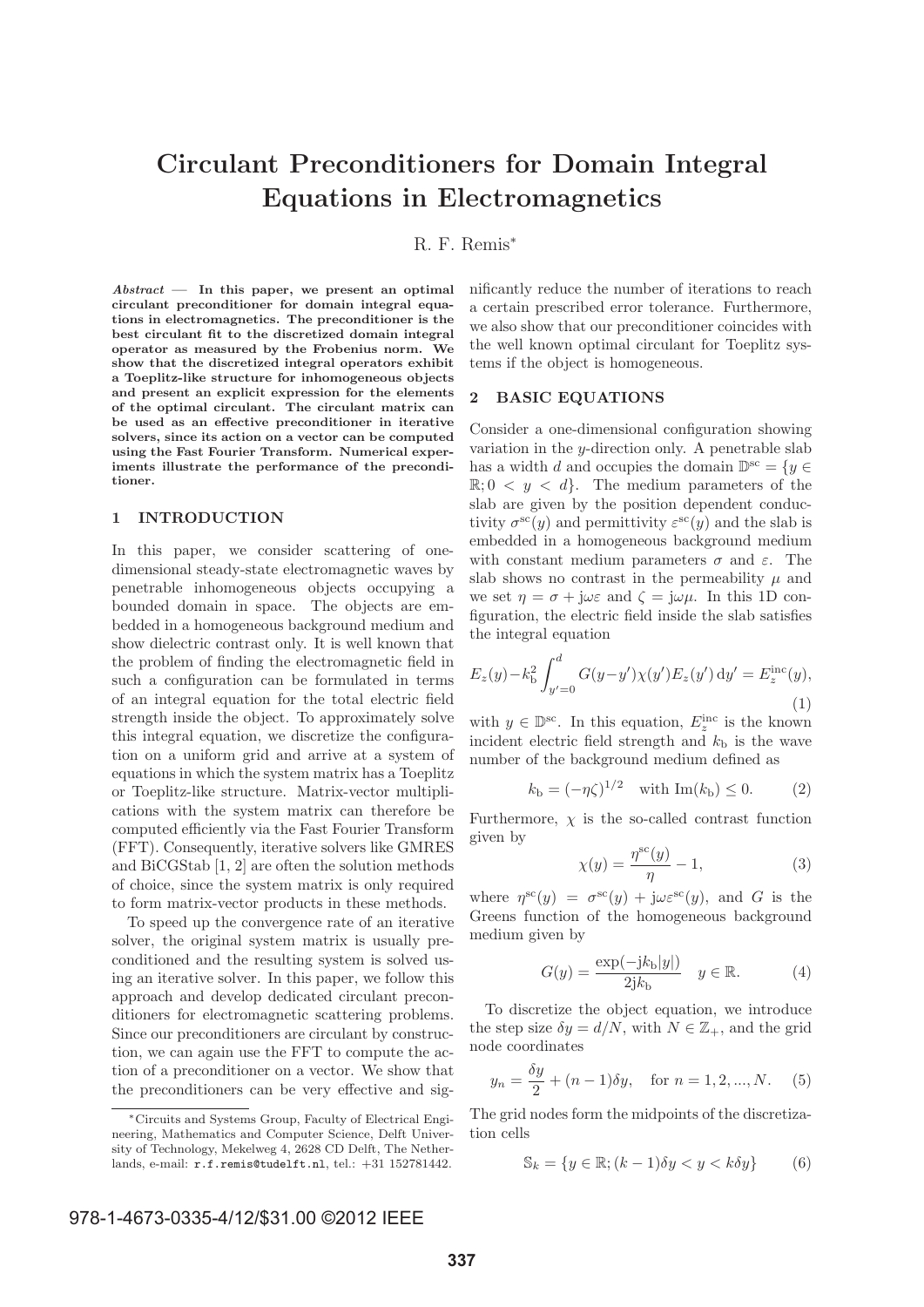and the contrast function is taken to be constant within a discretization cell, that is, we have  $\chi(y) =$  $\chi_k$  if  $y \in \mathbb{S}_k, k = 1, 2, ..., N$ .

To arrive at a system of equations for the total electric field strength within the slab, we first require that Eq. (1) holds at the grid node coordinates. Taking  $y = y_n$  in Eq. (1), we obtain

$$
E_z(y_n) - k_{\rm b}^2 \int_{y'=0}^d G(y_n - y') \chi(y') E_z(y') \, dy' = E_z^{\rm inc}(y_n),
$$
\n(7)

for  $n = 1, 2, ..., N$ . Taking into account that the contrast is constant within a discretization cell, the above can be written as

$$
E_z(y_n) - k_b^2 \sum_{k=1}^N \chi_k \int_{y' \in \mathbb{S}_k} G(y_n - y') E_z(y') \, dy' = E_z^{\text{inc}}(y_n).
$$
\n(8)

Applying the midpoint rule to the integral over the discretization cell results in

$$
E_z(y_n) - k_b^2 \delta y \sum_{k=1}^N \chi_k G(y_n - y_k) E_z(y_k) = E_z^{\text{inc}}(y_n),
$$
\n(9)

for  $n = 1, 2, ..., N$ . Finally, introducing the vectors

$$
\mathbf{e}_z = [E_z(y_1), E_z(y_2), ..., E_z(y_N)]^T
$$
(10)

and

$$
\mathbf{e}_z^{\rm inc} = [E_z^{\rm inc}(y_1), E_z^{\rm inc}(y_2), ..., E_z^{\rm inc}(y_N)]^T, \quad (11)
$$

we can write the discretized object equation as

$$
\mathbf{K}\mathbf{e}_z = \mathbf{e}_z^{\text{inc}} \quad \text{with} \quad \mathbf{K} = \mathbf{I} - \mathbf{G}\mathbf{X}. \tag{12}
$$

Here,  $\mathbf{I}$  is the identity matrix of order  $N$ ,  $\mathbf{X}$  is the contrast matrix given by

$$
\mathbf{X} = \text{diag}(\chi_1, \chi_2, ..., \chi_N), \tag{13}
$$

and **G** is the spatial convolution matrix (Greens matrix) given by

$$
\mathbf{G} = \begin{pmatrix} g_0 & g_{-1} & \cdots & g_{2-N} & g_{1-N} \\ g_1 & g_0 & \ddots & & g_{2-N} \\ \vdots & \ddots & \ddots & \ddots & \vdots \\ g_{N-2} & & & \ddots & g_{-1} \\ g_{N-1} & g_{N-2} & \cdots & g_1 & g_0 \end{pmatrix}, (14)
$$

with

$$
g_n = \frac{k_{\rm b}\delta y}{2j} \exp(-j k_{\rm b}\delta y|n|)
$$
 (15)

for  $n = 0, \pm 1, \pm 2, \pm (N-1)$ . Notice that **G** is a complex symmetric Toeplitz matrix of order N. The action of this matrix on a vector can be computed with FFTs by embedding this matrix in a circulant of order 2N. Furthermore, since **X** is diagonal, we conclude the action of the system matrix **K** on a vector can be computed at FFT speed as well. Also note that for an inhomogeneous slab the system matrix **K** is not Toeplitz, but for a homogeneous slab with a constant contrast  $\chi$  we have  $\mathbf{K} = \mathbf{I} - \chi \mathbf{G}$  and in this special case the system matrix is Toeplitz.

## **3 CONSTRUCTION OF THE PRECON-DITIONER**

As we have seen in the previous section, the system that we need to solve is  $\mathbf{K}\mathbf{e}_z = \mathbf{e}_z^{\text{inc}}$ , where the system matrix is given by  $\mathbf{K} = \mathbf{I} - \mathbf{G}\mathbf{X}$ . We solve this system with an iterative solver since the action of matrix **K** on a vector can be computed via FFTs [2]. We prefer to maintain this FFT speed property when including a preconditioner for the above problem. To this end, we introduce a preconditioner whose action on a vector can also be computed at FFT speed.

In particular, let **M** be a nonsingular matrix and instead of solving Eq. (12), let us solve the preconditioned system

$$
\mathbf{M}^{-1}\mathbf{K}\mathbf{e}_z = \mathbf{M}^{-1}\mathbf{e}_z^{\text{inc}},\tag{16}
$$

with **M** a preconditioner of the form  $M = I - C$ , where  $C$  is a circulant matrix of order  $N$  given by

$$
\mathbf{C} = \underset{\mathbf{Z} \text{ circular}}{\operatorname{argmin}} \|\mathbf{G}\mathbf{X} - \mathbf{Z}\|_{\text{F}},\tag{17}
$$

and  $\|\cdot\|_F$  denotes the Frobenius norm. This circulant is known as the optimal circulant preconditioner and was introduced by T. Chan [3]. For Toeplitz matrices, the elements of the optimal circulant can be given explicitly in terms of the elements of the Toeplitz matrix. We now show that this property carries over to the volume scattering matrix **GX**. In particular, if the write the first column of matrix **C** as  $\mathbf{c} = [c_0, c_1, ..., c_{N-1}]^T$  and introduce the cumulative contrast values

$$
s_i = \sum_{j=1}^{N-i} \chi_j \quad \text{for } i = 0, 1, ..., N - 1,
$$
 (18)

then the elements of the optimal circulant are given by

$$
c_i = \frac{g_{N-i}(s_0 - s_i) + g_i s_i}{N} \quad \text{for } i = 0, 1, ..., N - 1.
$$
\n(19)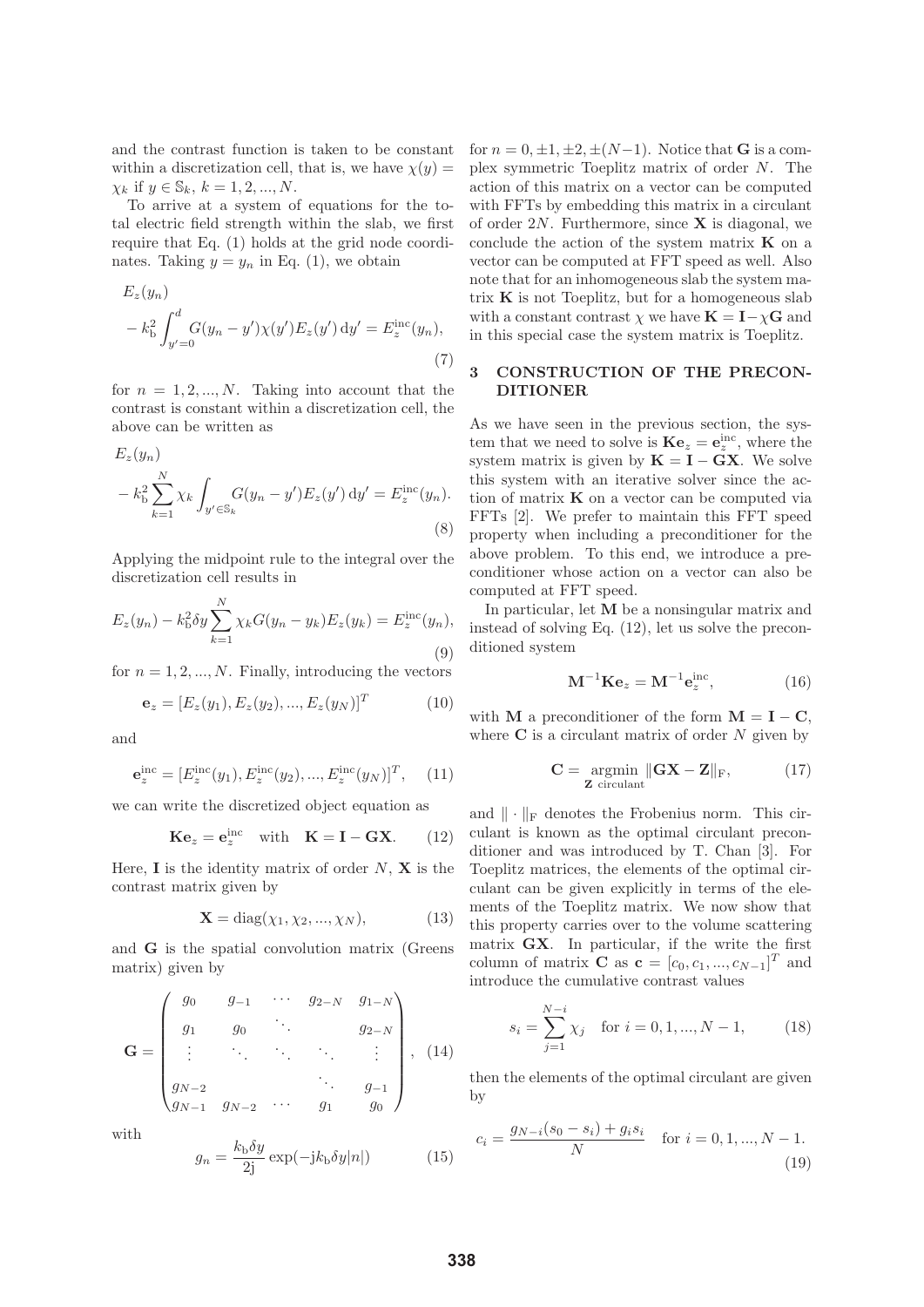Notice that for  $i = 0$ , we have

$$
c_0 = g_0 \frac{s_0}{N} = g_0 \frac{1}{N} \sum_{j=1}^{N} \chi_j,
$$

showing that the elements on the main diagonal of **C** are equal to the arithmetic average of the contrast values multiplied by the diagonal element of **G**.

Formula (19) is obtained by essentially following the same steps as for Chan's preconditioner. We start by writing out  $F = ||\mathbf{G}\mathbf{X} - \mathbf{C}||_F^2$  in components. This gives

$$
F = \sum_{j=1}^{N} |g_0 \chi_j - c_0|^2
$$
  
+ 
$$
\sum_{i=1}^{N-1} \sum_{j=N-i+1}^{N} |g_{N-i} \chi_j - c_i|^2
$$
  
+ 
$$
\sum_{i=1}^{N-1} \sum_{j=1}^{N-i} |g_i \chi_j - c_i|^2,
$$
 (20)

where the first term on the right-hand side describes the mismatch on the diagonal and the second and third term describe the mismatch on the strictly upper and lower triangular parts of **GX**−**C**, respectively. Taking the derivative of  $F$  with respect to  $c_i$ and setting the result to zero, we obtain Eq. (19). Notice that the above optimal circulant reduces to T. Chan's preconditioner for Toeplitz matrices if the scatterer is homogeneous since then  $X = \chi I$ for some constant contrast coefficient  $\chi$  and matrix **GX** simplifies to the Toeplitz matrix  $\chi$ **G**.

Having found the elements of the circulant, we now exploit the fact that a circulant matrix is diagonalized by the DFT matrix **F**. In particular, we have  $\mathbf{C} = \mathbf{F}^H \mathbf{D} \mathbf{F}$ , where  $\mathbf{D} = \sqrt{N} \text{diag}(\mathbf{F} \mathbf{c})$  is a diagonal matrix with the eigenvalues of matrix **C** on its diagonal. With the help of this eigendecomposition, we can write

$$
\mathbf{M}^{-1} = \mathbf{F}^{H} (\mathbf{I} - \mathbf{D})^{-1} \mathbf{F},
$$

showing that the action of  $M^{-1}$  on a vector can be computed at FFT speed as well.

Finally, we mention that an alternate expression for the optimal circulant can be obtained from its definition. Using the eigendecomposition, we have

$$
\|\mathbf{G}\mathbf{X}-\mathbf{Z}\|_{\mathrm{F}}=\|\mathbf{G}\mathbf{X}-\mathbf{F}^H\mathbf{D}\mathbf{F}\|_{\mathrm{F}}=\|\mathbf{F}\mathbf{G}\mathbf{X}\mathbf{F}^H-\mathbf{D}\|_{\mathrm{F}},
$$

since the Frobenius norm is unitarily invariant. The last norm is minimized by taking **D** equal to the diagonal of  $\mathbf{FGXF}^H$ . In other words, the norm is minimized for  $D = d(FG \times F^H)$ , where  $d(A)$ 



Figure 1: Convergence history of unpreconditioned GMRES for a homogeneous slab with  $d = 4\lambda_0$  and a contrast  $\chi = 128$  (dip = 0).



Figure 2: Convergence history of preconditioned GMRES for a homogeneous slab with  $d = 4\lambda_0$  and a contrast  $\chi = 128$  (dip = 0).

is a diagonal matrix with the diagonal entries of matrix **A** on its diagonal. The optimal circulant for **GX** can now also be written as

$$
\mathbf{C} = \mathbf{F}^H \mathbf{d} \left( \mathbf{F} \mathbf{G} \mathbf{X} \mathbf{F}^H \right) \mathbf{F}.
$$
 (21)

## **4 NUMERICAL RESULTS**

In our numerical experiments, we consider a slab located in vacuum. The width of the slab is  $d =$  $4\lambda_0$ , where  $\lambda_0$  is the wavelength in vacuum. The slab consists of three layers and all three layers have a width  $d/3$ . Furthermore, the outer layers have a contrast  $\chi = 128$ , while the contrast of the middle layer is given by

$$
\chi_{\rm mid} = 128 - \text{dip},
$$

where  $\text{dip} > 0$  is the magnitude of the dip in the contrast profile.